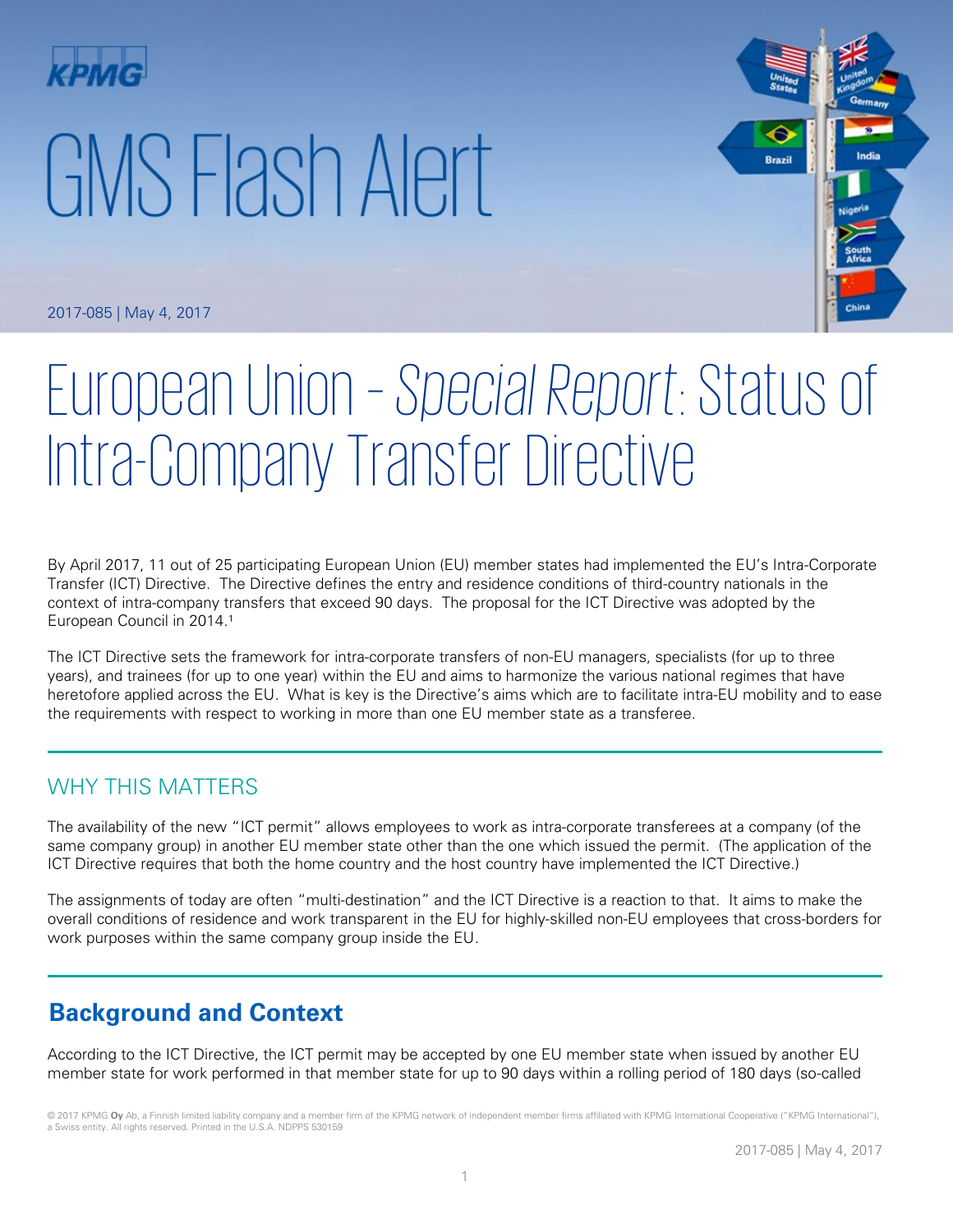"short-term" mobility). Member states may only opt to request an additional notification to be filed with the competent authority in the member state, but not an additional permit. Based on the notification, a work authorization exemption will be enabled. An additional permit can only be required if work in the second member state exceeds 90 days (socalled "long-term" mobility). If so, the member state concerned may demand an application for an additional permission known as the "Mobile-ICT" permit in order to work in that country.

## **Important Distinctions with the EU Blue Card**

In general terms, the ICT Directive provides for a new category of permit: the ICT permit. The ICT permit shares a common over-arching goal with the EU Blue Card, which is an approved EU-wide work permit (as per the terms of Council Directive 2009/50/EC) allowing highly-skilled non-EU citizens to work and live in any country within the EU (please note that Denmark, Ireland, and the U.K. are not EU Blue Card participants). Both the ICT permit and the EU Blue Card are essentially permits issued by one EU member state under harmonized conditions. But the ICT permit has broader effects than the EU Blue Card. The effects of an EU Blue Card are strictly limited to the issuing EU member state in terms of the work authorization, and imposes restrictions on moving to another country and changing jobs – only after 18 months may an individual move to a different EU country to work in highly-skilled employment and at that point he or she will have to apply for a new EU Blue Card in the new country. The ICT permit allows for greater flexibility and mobility, under prescribed conditions, although it cannot be transferred to a new job with a new company (one that is not part of the same company group).

Another difference is that the ICT Directive targets highly-skilled personnel, which includes trainees – this is very important – as well as managers and specialists.

# **ICT Directive Requirements for International Assignments**

The assignment needs to meet the following criteria to avail of the ICT Directive:

- The assignee is not an EU citizen and the assignee's employment contract is with an entity outside the EU (this differentiates the ICT permit from the EU Blue Card as well, which requires a local employment contract with an entity in the EU member state).
- The assignee holds a position as a manager, specialist, or trainee.
- To be eligible for an ICT permit, managers and specialists must have worked at least 3 to 12 uninterrupted months for the multinational company immediately preceding their transfer; for trainee employees, this period is 3 to 6 uninterrupted months. Each EU member state may decide on the required pre-employment period.
- Attaining the market-level salary paid to the local workforce in a comparable position and with comparable educational and professional backgrounds.

# **Implementation within EU**

All 25 EU member states participating in the ICT Directive had 30 months to implement the Directive in their national legislation. Many of them, however, had difficulty meeting the deadline of 29 November 2016. (The U.K., Ireland, and Denmark are not participating, having opted out of the ICT Directive.) As of April 2017, 11 out of 25 participating countries have implemented the ICT Directive.

The map on the next page illustrates the current status of the EU countries. The table on the next page provides more detailed information on the implementation schedule.

Some countries find it challenging to harmonize the new Directive with their current domestic immigration law or current permit types. Also, some countries have found the timeline of 30 months for implementation too tight and inadequate.

<sup>© 2017</sup> KPMG **Oy** Ab, a Finnish limited liability company and a member firm of the KPMG network of independent member firms affiliated with KPMG International Cooperative ("KPMG International"), a Swiss entity. All rights reserved. Printed in the U.S.A. NDPPS 530159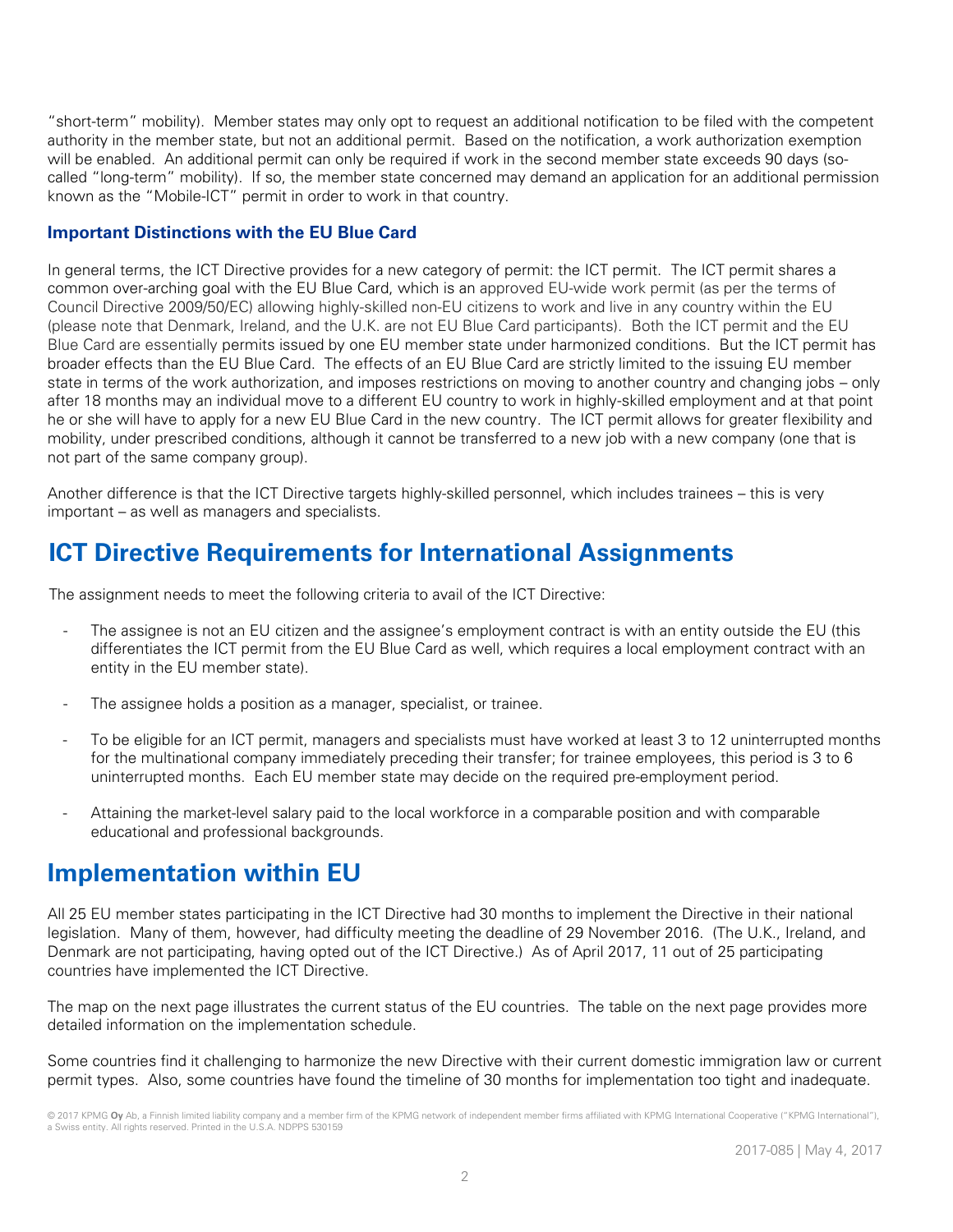In all 25 EU countries participating, the implementation work has been started on some level. In most countries that have not yet fully implemented the Directive, the local parliaments are preparing laws for a vote. For example, in Finland the actual implementation date is still not set, but the law should be voted on before the summer. It is anticipated that the rest of the participating countries will have their new legislation in force at some point during 2017.



| <b>EU Country</b> | Implemented    | If not, when?                               |
|-------------------|----------------|---------------------------------------------|
| Austria           | No             | Target: 1 May 2017                          |
| <b>Belgium</b>    | No.            | Law in process, implementation date unknown |
| <b>Bulgaria</b>   | May 2016       | n/a                                         |
| Croatia           | No.            | Law in process, implementation date unknown |
| Cyprus            | February 2017  | n/a                                         |
| Czech Republic    | No             | Law in process, implementation date unknown |
| Denmark           | No.            | Will not implement                          |
| Estonia           | January 2017   | n/a                                         |
| Finland           | No.            | Law in process, implementation date unknown |
| France            | November 2016  | n/a                                         |
| Germany           | No             | Target: May-August 2017                     |
| Greece            | No.            | Law in process, implementation date unknown |
| Hungary           | September 2016 | n/a                                         |
| Ireland           | No             | Will not implement                          |
|                   |                |                                             |

### **Implementation Schedule**

© 2017 KPMG **Oy** Ab, a Finnish limited liability company and a member firm of the KPMG network of independent member firms affiliated with KPMG International Cooperative ("KPMG International"), a Swiss entity. All rights reserved. Printed in the U.S.A. NDPPS 530159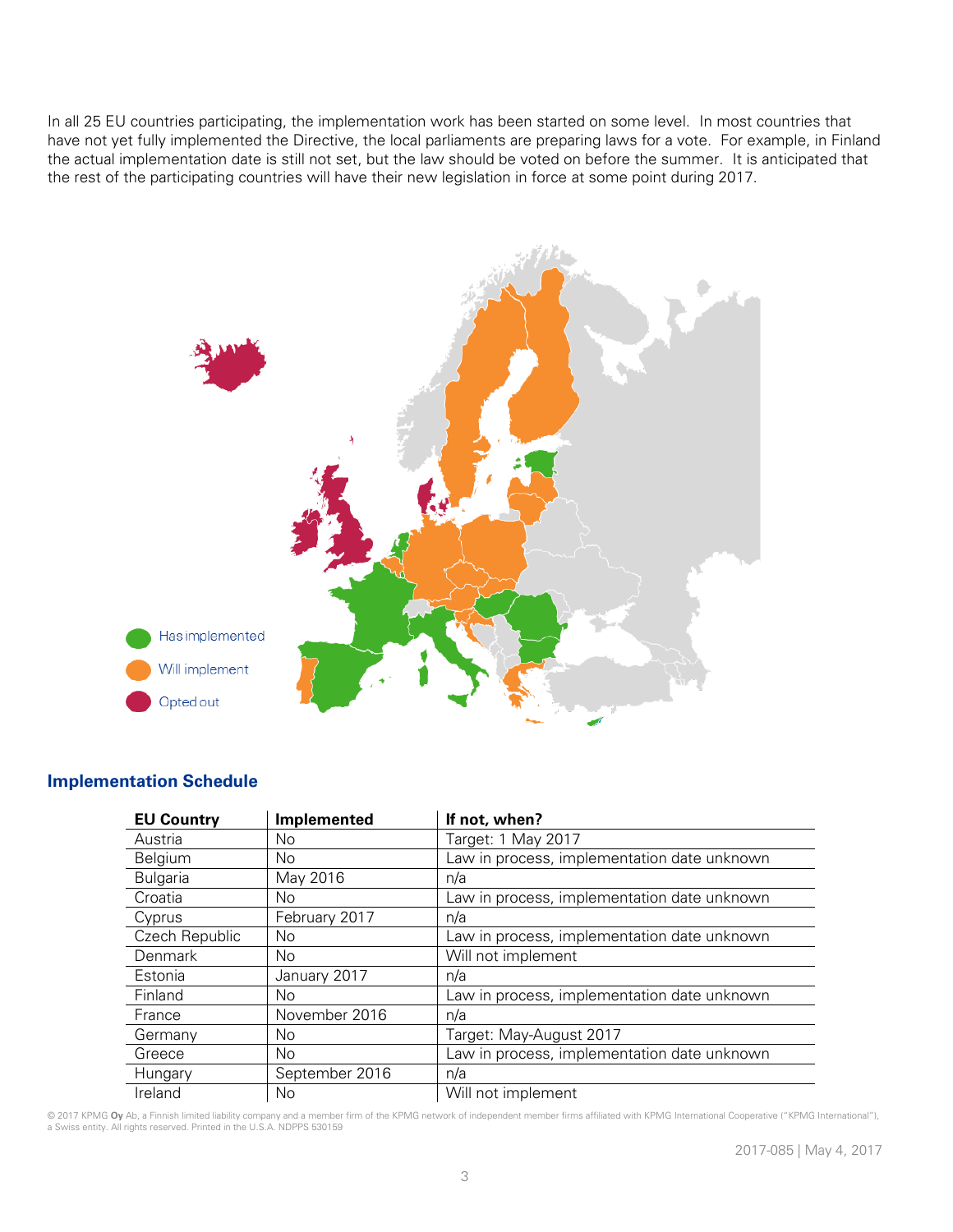| Italy              | January 2017  | n/a                                         |
|--------------------|---------------|---------------------------------------------|
| Latvia             | February 2017 | n/a                                         |
| Lithuania          | No            | Law in process, implementation date unknown |
| Luxembourg         | March 2017    | n/a                                         |
| Malta              | n/a           | n/a                                         |
| <b>Netherlands</b> | November 2016 | n/a                                         |
| Poland             | n/a           | Law in process, implementation date unknown |
| Portugal           | No.           | n/a                                         |
| Romania            | August 2016   | n/a                                         |
| Slovakia           | No            | Law in process, implementation date unknown |
| Slovenia           | No.           | Target: Mid-2017                            |
| Spain              | November 2016 | n/a                                         |
| Sweden             | No            | Target: 1 December 2017                     |
| United Kingdom     | No.           | Will not implement                          |

*Source*: KPMG International member firm in Finland. Data validity checked on 13 April 2017.

# KPMG NOTE

### **Non-EU Transferees: When Their Assignment Ends and a New Intra-Company Transfer Is to Start**

In general terms, the ICT permit is valid for up to three years (managers and specialists), assuming that the original permit from the home country is valid throughout the stay. After the allowed period of stay, the assignee may need to return to a non-EU country before starting a new intra-company transfer in an EU country. EU member states may require a "cooling-off" period of up to six months between the end of an assignment and a new assignment in an EU member state.

### **Considerations for Employers**

The introduction of the ICT permit and the changes in national legislation to accommodate the new rules should trigger a review by employers of their assignment policies and a consideration of other effects (e.g., on social security). Moreover, employers should be tracking and reviewing the assignment status of their non-EU national employees working in the EU. An assignee population assessment would be recommended as a means of mitigating potential risks to the company.

# FOOTNOTE:

1 See: "[Directive 2014/66/EU of the European Parliament and of the Council of 15 May 2014 on the conditions of entry](http://eur-lex.europa.eu/legal-content/EN/TXT/?uri=celex%3A32014L0066)  [and residence of third-country nationals in the framework of an intra-corporate transfer](http://eur-lex.europa.eu/legal-content/EN/TXT/?uri=celex%3A32014L0066)" on the EUR-Lex website.

For related coverage in GMS *Flash Alert*, see the following issues: [2017-028](https://home.kpmg.com/xx/en/home/insights/2017/02/flash-alert-2017-028.html) (15 February 2017), [2017-021](https://home.kpmg.com/xx/en/home/insights/2017/02/flash-alert-2017-021.html) (3 February 2017), and [2016-133](https://home.kpmg.com/xx/en/home/insights/2016/11/flash-alert-2016-133.html) (8 November 2016).